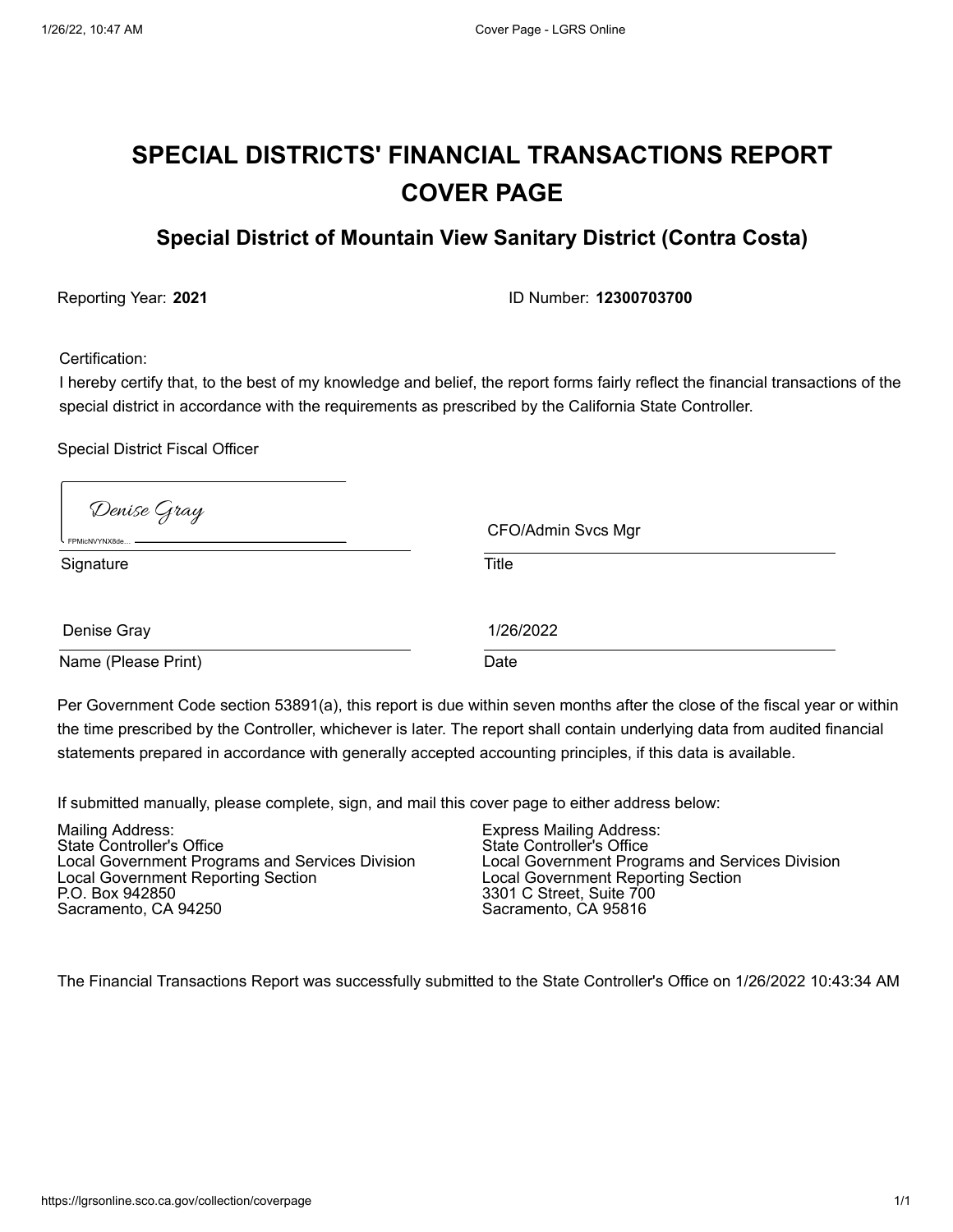# Special District of Mountain View Sanitary District (Contra Costa) Special Districts' Financial Transactions Report General Information

|                                 | <b>District Mailing Address-</b>                                                                                                   |             |                             |                    |                                                                                                                                                       |  |
|---------------------------------|------------------------------------------------------------------------------------------------------------------------------------|-------------|-----------------------------|--------------------|-------------------------------------------------------------------------------------------------------------------------------------------------------|--|
| Street 1                        | 3800 Arthur Road                                                                                                                   |             |                             |                    | M Has Address Changed?                                                                                                                                |  |
| Street 2                        |                                                                                                                                    |             |                             |                    |                                                                                                                                                       |  |
| City                            | Martinez                                                                                                                           |             | State<br>Zip<br>CA<br>94553 |                    |                                                                                                                                                       |  |
| Email                           | dgray@mvsd.org                                                                                                                     |             |                             |                    |                                                                                                                                                       |  |
|                                 | Members of the Governing Body-                                                                                                     |             |                             |                    |                                                                                                                                                       |  |
|                                 | <b>First Name</b>                                                                                                                  | M. I.       | <b>Last Name</b>            | Title              |                                                                                                                                                       |  |
| Member 1                        | David                                                                                                                              | $\mathsf P$ | Maggi                       | President          |                                                                                                                                                       |  |
| Member 2                        | <b>Brian</b>                                                                                                                       | A           | Danley                      | Vice President     |                                                                                                                                                       |  |
| Member 3                        | Stanley                                                                                                                            | ${\sf R}$   | Caldwell                    | Member             |                                                                                                                                                       |  |
| Member 4                        | Elmer                                                                                                                              | J           | Schaal                      | Member             |                                                                                                                                                       |  |
| Member 5                        | Gregory                                                                                                                            | T           | Pyka                        | Member             |                                                                                                                                                       |  |
| Member                          |                                                                                                                                    |             |                             |                    |                                                                                                                                                       |  |
| <b>District Fiscal Officers</b> |                                                                                                                                    |             |                             |                    |                                                                                                                                                       |  |
|                                 | <b>First Name</b>                                                                                                                  | M. I.       | Last Name                   | Title              | Email                                                                                                                                                 |  |
| Official 1                      | Lilia                                                                                                                              |             | Corona                      | District Manager   | lcorona@mvsd.org                                                                                                                                      |  |
| Official 2                      | Denise                                                                                                                             |             | Gray                        | CFO/Admin Svcs Mgr | dgray@mvsd.org                                                                                                                                        |  |
| Officials                       |                                                                                                                                    |             |                             |                    |                                                                                                                                                       |  |
| Report Prepared By-             |                                                                                                                                    |             |                             |                    |                                                                                                                                                       |  |
| <b>First Name</b>               | Susan                                                                                                                              | M. I.       | Last Name   Houston         |                    |                                                                                                                                                       |  |
| Telephone                       | (925) 566-4479                                                                                                                     | Email       | shouston@mvsd.org           |                    |                                                                                                                                                       |  |
| Independent Auditor             |                                                                                                                                    |             |                             |                    |                                                                                                                                                       |  |
| Firm Name                       | Cropper Rowe, LLP                                                                                                                  |             |                             |                    |                                                                                                                                                       |  |
| <b>First Name</b>               | John                                                                                                                               | M. I. A     | Last Name Cropper           |                    |                                                                                                                                                       |  |
| Telephone                       | (925) 932-3860                                                                                                                     |             |                             |                    |                                                                                                                                                       |  |
|                                 |                                                                                                                                    |             |                             |                    |                                                                                                                                                       |  |
|                                 | 1. Is this district a component unit of a City, County, or Special District (Choose one)? If "Yes", answer question 2. $\circ$ Yes |             |                             |                    | $\bullet$ No                                                                                                                                          |  |
|                                 |                                                                                                                                    |             |                             |                    | 2. Is this district a blended component unit (BCU) or a discretely presented component unit (DPCU) of a City, County, or Special District (Choose     |  |
|                                 |                                                                                                                                    |             |                             |                    | one)? Refer to the Financial Transactions Report (FTR) instructions for definitions of these terms. If the district is a BCU, answer questions 3 - 5. |  |
| $\circ$ BCU                     | $\circ$ DPCU                                                                                                                       |             |                             |                    |                                                                                                                                                       |  |
|                                 |                                                                                                                                    |             |                             |                    | 3. Is financial data of this BCU included in the financial statements or Annual Comprehensive Financial Report (ACFR) of a City, County, or           |  |
| $\circ$<br>City                 | Special District (Choose one)?<br>$\circ$ County<br>$\cup$<br><b>Special District</b>                                              |             |                             |                    |                                                                                                                                                       |  |
|                                 | 4. In which City, County, or Special District financial statements or ACFR is the financial data of this BCU included?             |             |                             |                    |                                                                                                                                                       |  |
| City name:                      |                                                                                                                                    |             |                             |                    |                                                                                                                                                       |  |
|                                 | County name:                                                                                                                       |             |                             |                    |                                                                                                                                                       |  |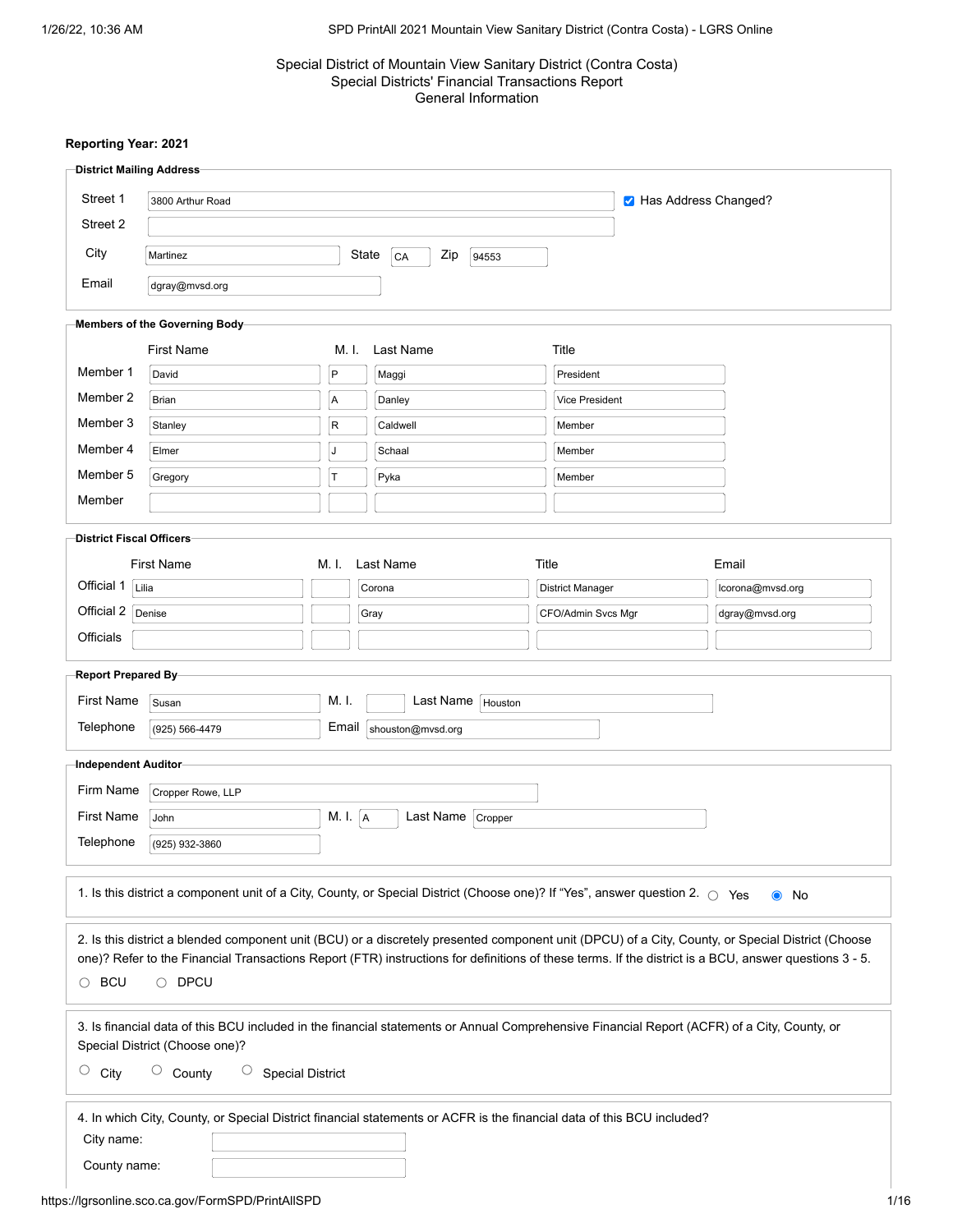| Special District name:                                                                                                      |  |
|-----------------------------------------------------------------------------------------------------------------------------|--|
| 5. Is financial data of this BCU included in the City, County, or Special District FTR (Choose one)? $\circ$ Yes $\circ$ No |  |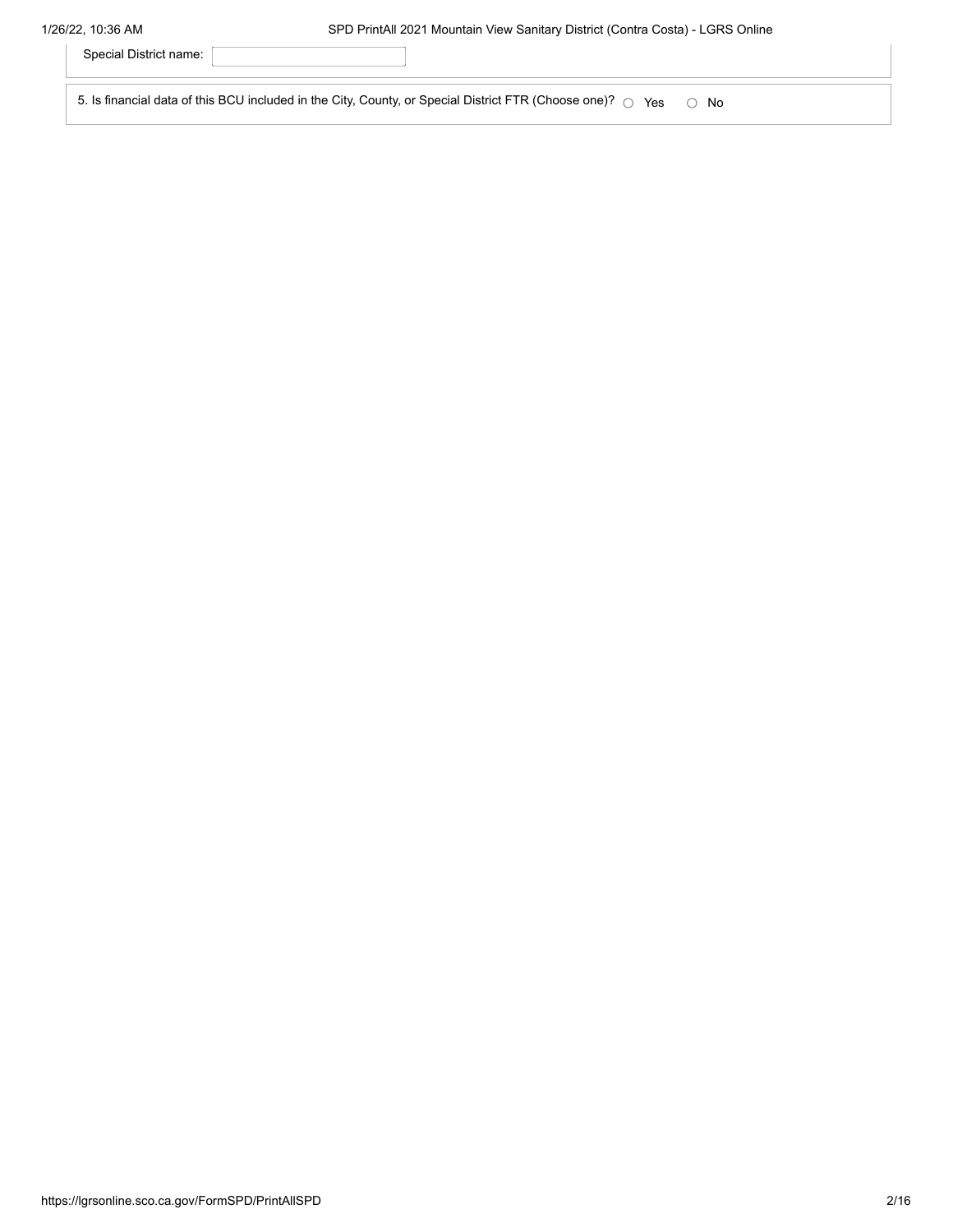# Special District of Mountain View Sanitary District (Contra Costa) Special Districts' Financial Transactions Report Sewer Enterprise Fund Statement of Revenues, Expenses, and Change in Fund Net Position

|                   | <b>Operating Revenues</b>                                    |             |
|-------------------|--------------------------------------------------------------|-------------|
| R01.              | Service Charges                                              | 7,227,185   |
| R02.              | Permit and Inspection Fees                                   | 51,294      |
| R03.              | <b>Connection Fees</b>                                       |             |
| R04.              | <b>Standby and Availability Charges</b>                      |             |
| R05.              | Service-Type Assessments                                     |             |
| R06.              | <b>Service Penalties</b>                                     |             |
| R07.              | <b>Other Operating Revenues</b>                              |             |
| R08.              | <b>Total Operating Revenues</b>                              | \$7,278,479 |
|                   | <b>Operating Expenses</b>                                    |             |
| R09.              | Transmission                                                 | 1,082,933   |
| R10.              | <b>Treatment and Disposal</b>                                | 3,019,499   |
| R11.              | Taxes                                                        |             |
| R <sub>12</sub>   | <b>Personnel Services</b>                                    | 1,049,289   |
| R13.              | <b>Contractual Services</b>                                  |             |
| R14.              | <b>Materials and Supplies</b>                                |             |
| R <sub>15</sub> . | General and Administrative Expenses                          | 1,229,636   |
| R16.              | Depreciation and Amortization Expenses                       | 1,367,953   |
| R17.              | <b>Other Operating Expenses</b>                              |             |
| R <sub>18</sub> . | <b>Total Operating Expenses</b>                              | \$7,749,310 |
| R19.              | <b>Operating Income (Loss)</b>                               | \$-470,831  |
|                   |                                                              |             |
|                   | <b>Nonoperating Revenues</b>                                 |             |
| R20.              | <b>Investment Earnings</b>                                   | 30,837      |
| R21.              | Rents, Leases, and Franchises                                | 177,908     |
|                   | <b>Taxes and Assessments</b>                                 |             |
|                   | SD22. Current Secured and Unsecured (1%)                     | 448,665     |
|                   | SD23. Voter-Approved Taxes                                   |             |
|                   | SD24. Pass-through Property Taxes (ABX1 26)                  |             |
|                   | SD25. Property Assessments                                   |             |
|                   | SD26. Special Assessments                                    |             |
|                   | SD27. Special Taxes                                          |             |
|                   | SD28. Prior-Year Taxes and Assessments                       |             |
|                   | SD29. Penalties and Cost of Delinquent Taxes and Assessments |             |
|                   | Intergovernmental - Federal                                  |             |
| R30.              | Aid for Construction                                         |             |
| R31.              | Other Intergovernmental - Federal                            |             |
|                   | Intergovernmental - State                                    |             |
| R32.              | Aid for Construction                                         |             |
| SD33.             | Homeowners Property Tax Relief                               | 2,422       |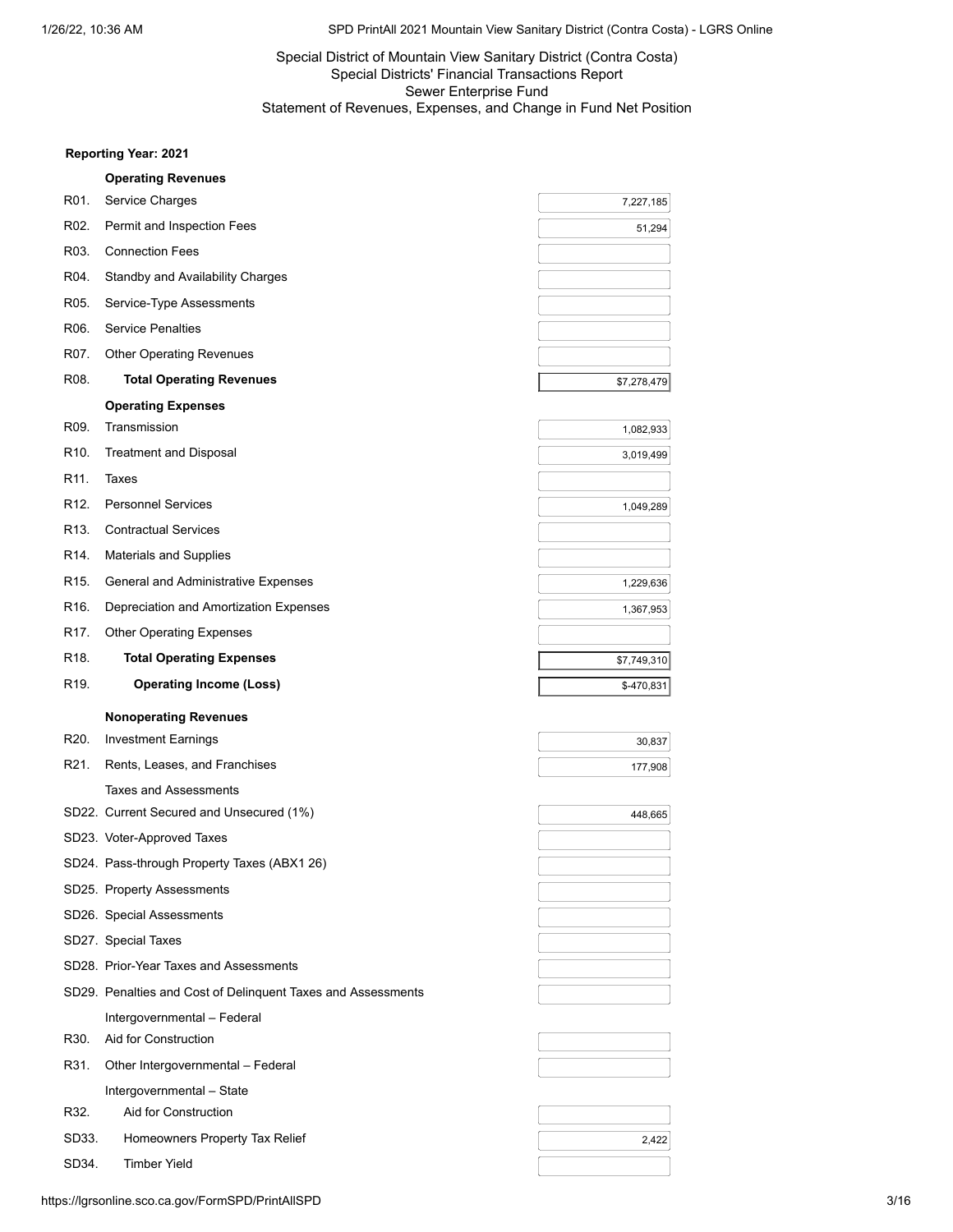# 1/26/22, 10:36 AM SPD PrintAll 2021 Mountain View Sanitary District (Contra Costa) - LGRS Online R35. In-Lieu Taxes R36. Other Intergovernmental – State R37. Intergovernmental – County R38. Intergovernmental – Other R39. Gain on Disposal of Capital Assets R40. Other Nonoperating Revenues R41. **Total Nonoperating Revenues 1996 12:30 12:30 12:30 13:40 14:40 14:40 14:40 15:56**,063 **Nonoperating Expenses** R42. Interest Expense R43. Loss on Disposal of Capital Assets R44. Other Nonoperating Expenses R45. **Total Nonoperating Expenses \$240,928 \$240,928** R46. **Income (Loss) Before Capital Contributions, Transfers, and Special <b>Face 3 and Special** \$-55,696 **and Extraordinary Items Capital Contributions** R47. Federal R48. State R49. Connection Fees (Capital) R50. County R51. Other Government R52. Other Capital Contributions R53. **Total Capital Contributions by the contributions by the contributions by the contributions by the contributions** R54. **Transfers In** R55. **Transfers Out Special and Extraordinary Items** R55.5 Special Item R55.6 Extraordinary Item R55.7 **Total Special and Extraordinary Items 1996 1997 12:00 12:00 12:00 12:00 12:00 12:00 12:00 12:00 12:00 12:00 12:00 12:00 12:00 12:00 12:00 12:00 12:00 12:00 12:00 12:00 12:00 12:00 12:00 12:00 12:00 12:00 12:00 1** R56. **Change in Net Position Change in Net Position Change in Net Position Change in Net Position** R57. **Net Position (Deficit), Beginning of Fiscal Year 1988 1999 1999 1999 1999 1999 1999 1999 1999 1999 1999 1999 1999 1999 1999 1999 1999 1999 1999 1999 1999 1999 1999 1999** R58. **Adjustment** R59. Reason for Adjustment R60. **Net Position (Deficit), End of Fiscal Year Network 1 2008 10:30:449,464 Net Position (Deficit)** R61. Net Investment in Capital Assets R62. Restricted R63. Unrestricted R64. **Total Net Position (Deficit) 12.2.3.449,464** -3,769 240,928 139,800 14,657,330 8,792,134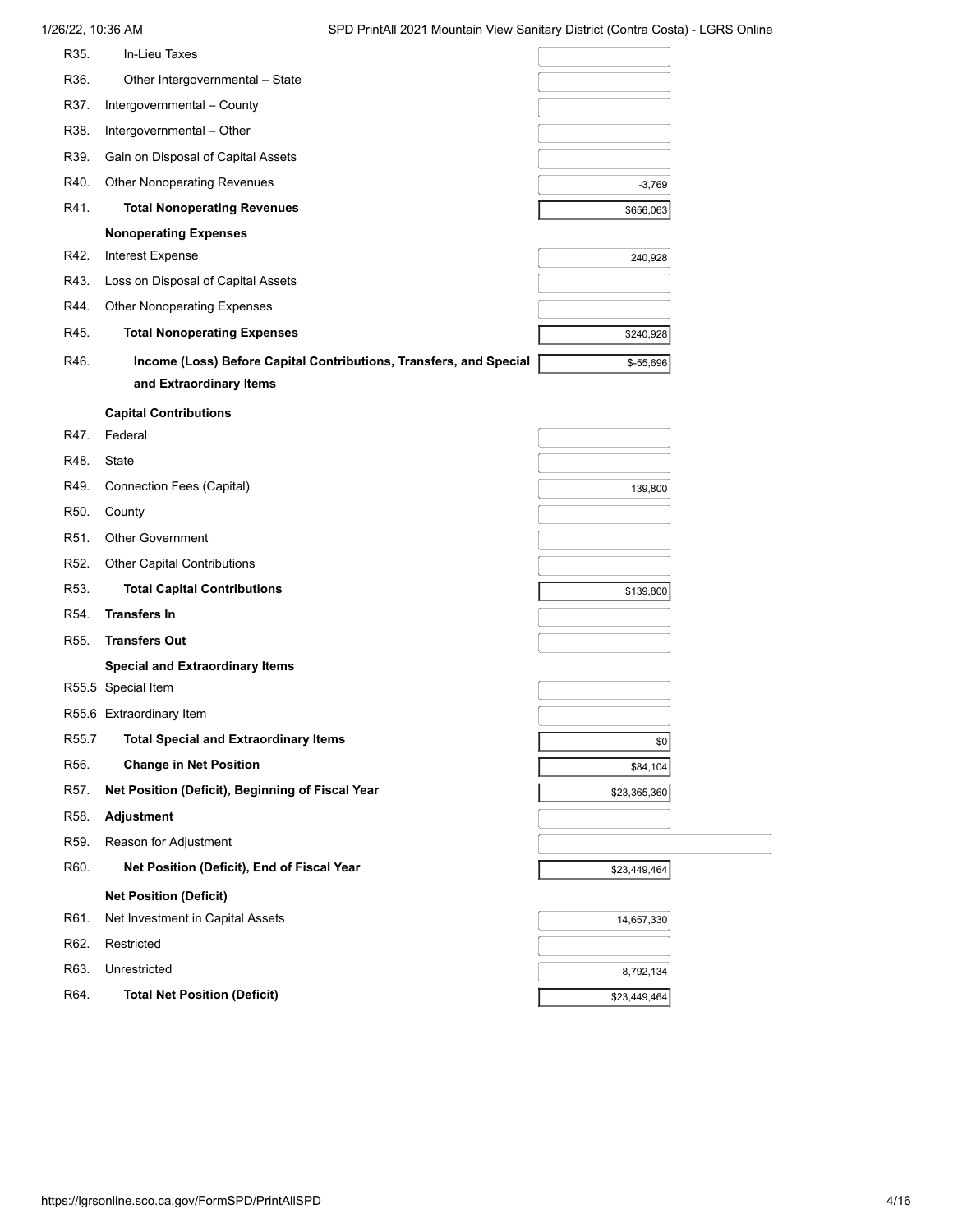# Special District of Mountain View Sanitary District (Contra Costa) Special Districts' Financial Transactions Report Other Long-Term Debt Loans, Notes, and Other

Go to Report: [Detail Summary of Other Long-Term Debt](https://lgrsonline.sco.ca.gov/FormSPD/OtherLongTermDebtDetailSummary)

| R01.              | Purpose of Debt (1 of 2) (Record Completed)                | Acquisition & construction of Sewer System car ▼ |              |
|-------------------|------------------------------------------------------------|--------------------------------------------------|--------------|
| R02.              | Nature of Revenue Pledged                                  | FY Revenues net of Operating & Maintenance cost  |              |
| R03.              | Debt Type                                                  | Loans                                            | v            |
| R04.              | Fund Type                                                  | Enterprise                                       | $\checkmark$ |
|                   | SD05. Activity                                             | Sewer Enterprise                                 | $\checkmark$ |
| R06.              | Year of Issue                                              | 2018                                             |              |
| R07.              | <b>Beginning Maturity Year</b>                             | 2020                                             |              |
| R08.              | <b>Ending Maturity Year</b>                                | 2038                                             |              |
| R09.              | <b>Principal Authorized</b>                                | 6,000,000                                        |              |
| R <sub>10</sub> . | Principal Received to Date                                 | 6,000,000                                        |              |
| R <sub>11</sub>   | <b>Principal Unspent</b>                                   |                                                  |              |
| R <sub>12</sub> . | Principal Outstanding, Beginning of Fiscal Year            | \$5,802,655                                      |              |
| R <sub>13</sub> . | Adjustment to Principal in Current Fiscal Year             |                                                  |              |
| R14.              | Reason for Adjustment to Principal in Current Fiscal Year  |                                                  |              |
| R15.              | Principal Received in Current Fiscal Year                  |                                                  |              |
| R <sub>16</sub> . | Principal Paid in Current Fiscal Year                      | 205,633                                          |              |
| R <sub>17</sub> . | Principal Refinanced in Current Fiscal Year                |                                                  |              |
| R <sub>18</sub> . | <b>Principal Outstanding, End of Fiscal Year</b>           | \$5,597,022                                      |              |
| R19.              | Principal Outstanding, Current Portion                     | 214,269                                          |              |
| R20.              | <b>Principal Outstanding, Noncurrent Portion</b>           | \$5,382,753                                      |              |
| R21.              | Interest Paid in Current Fiscal Year                       | 240,318                                          |              |
| R22.              | Principal Delinquent, End of Fiscal Year                   |                                                  |              |
| R23.              | Interest Delinquent, End of Fiscal Year                    |                                                  |              |
|                   | SD24. Principal Due but Not Presented (Time Warrants Only) |                                                  |              |
|                   | SD25. Interest Due but Not Presented (Time Warrants Only)  |                                                  |              |
|                   |                                                            |                                                  |              |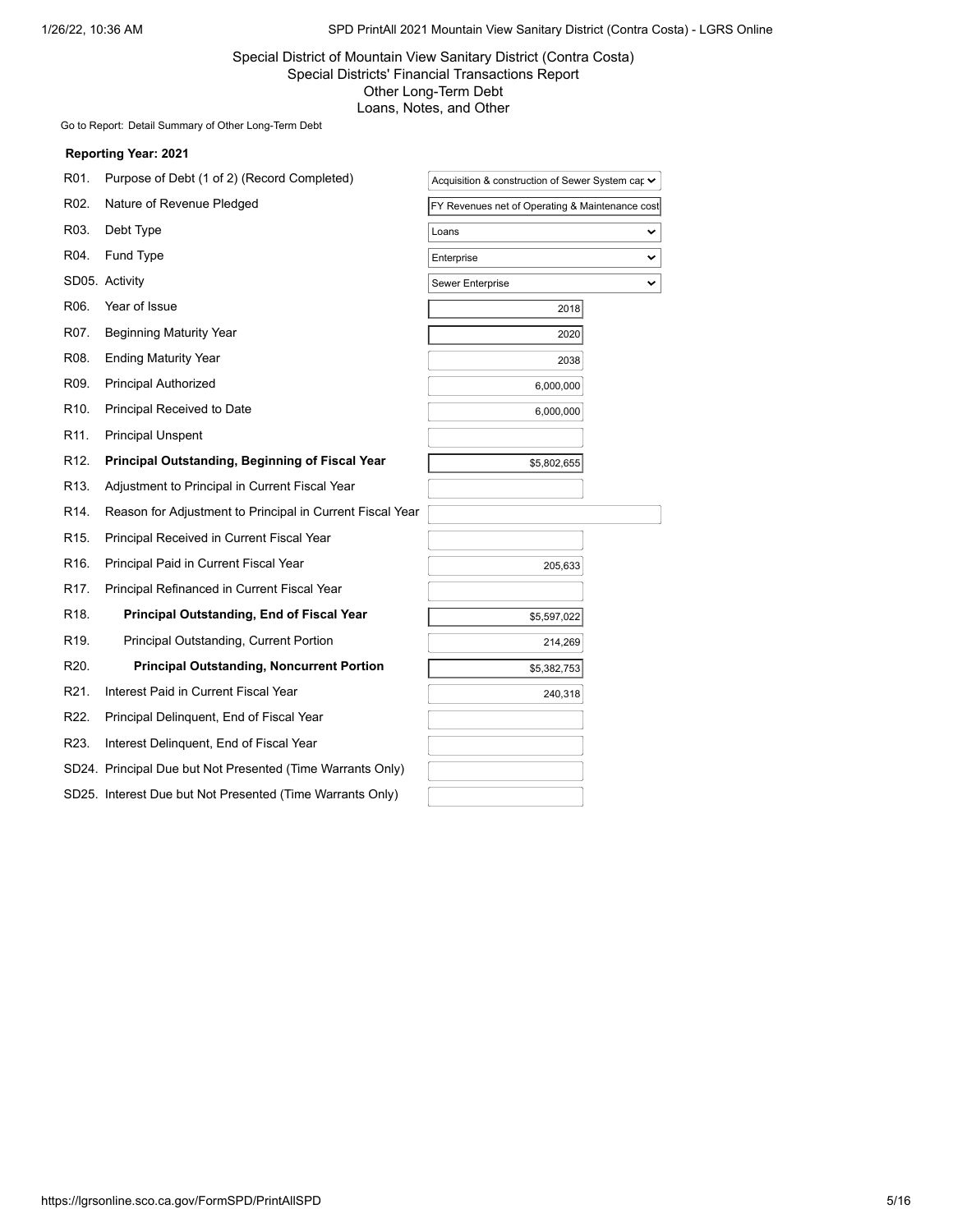# Special District of Mountain View Sanitary District (Contra Costa) Special Districts' Financial Transactions Report Other Long-Term Debt Loans, Notes, and Other

Go to Report: [Detail Summary of Other Long-Term Debt](https://lgrsonline.sco.ca.gov/FormSPD/OtherLongTermDebtDetailSummary)

| R01.              | Purpose of Debt (2 of 2) (Record Completed)                | Acquisition & Construction of Sewer System Ca ► |              |
|-------------------|------------------------------------------------------------|-------------------------------------------------|--------------|
| R02.              | Nature of Revenue Pledged                                  | FY Revenues Net of Operating & Maintenance Cos  |              |
| R03.              | Debt Type                                                  | Loans                                           | v            |
| R04.              | <b>Fund Type</b>                                           | Enterprise                                      | $\checkmark$ |
|                   | SD05. Activity                                             | Sewer Enterprise                                | ◡            |
| R06.              | Year of Issue                                              | 2021                                            |              |
| R07.              | <b>Beginning Maturity Year</b>                             | 2021                                            |              |
| R08.              | <b>Ending Maturity Year</b>                                | 2041                                            |              |
| R <sub>09</sub> . | <b>Principal Authorized</b>                                | 6,000,000                                       |              |
| R <sub>10</sub> . | Principal Received to Date                                 | 6,000,000                                       |              |
| R <sub>11</sub> . | <b>Principal Unspent</b>                                   | 5,980,000                                       |              |
| R <sub>12</sub> . | Principal Outstanding, Beginning of Fiscal Year            |                                                 |              |
| R <sub>13</sub> . | Adjustment to Principal in Current Fiscal Year             |                                                 |              |
| R <sub>14</sub> . | Reason for Adjustment to Principal in Current Fiscal Year  |                                                 |              |
| R <sub>15</sub> . | Principal Received in Current Fiscal Year                  | 6,000,000                                       |              |
| R <sub>16</sub> . | Principal Paid in Current Fiscal Year                      | 0                                               |              |
| R <sub>17</sub> . | Principal Refinanced in Current Fiscal Year                |                                                 |              |
| R <sub>18</sub>   | Principal Outstanding, End of Fiscal Year                  | \$6,000,000                                     |              |
| R <sub>19</sub> . | Principal Outstanding, Current Portion                     | 225,090                                         |              |
| R <sub>20</sub> . | <b>Principal Outstanding, Noncurrent Portion</b>           | \$5,774,910                                     |              |
| R <sub>21</sub> . | Interest Paid in Current Fiscal Year                       | 0                                               |              |
| R22.              | Principal Delinquent, End of Fiscal Year                   |                                                 |              |
| R23.              | Interest Delinquent, End of Fiscal Year                    |                                                 |              |
|                   | SD24. Principal Due but Not Presented (Time Warrants Only) |                                                 |              |
|                   | SD25. Interest Due but Not Presented (Time Warrants Only)  |                                                 |              |
|                   |                                                            |                                                 |              |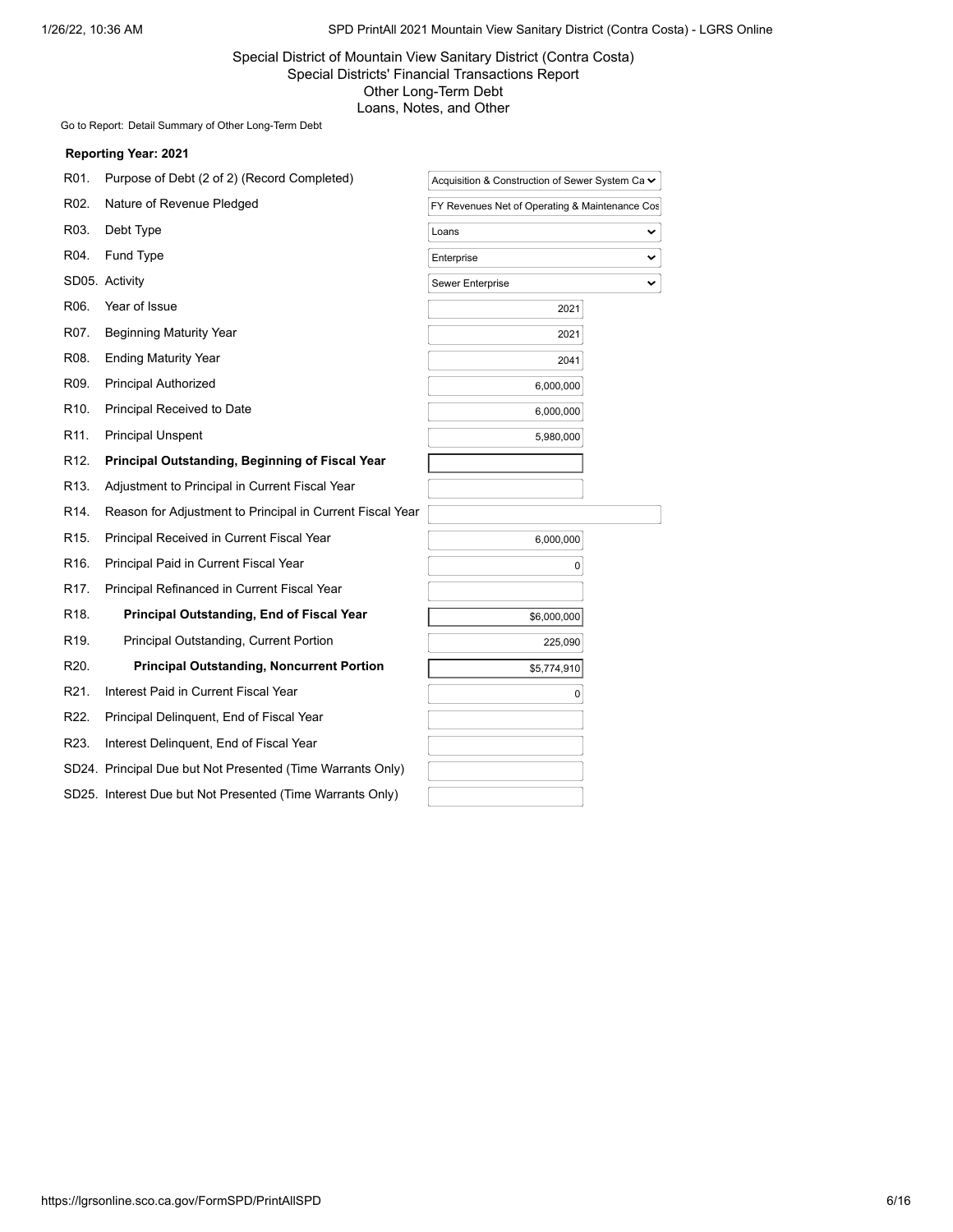# Special District of Mountain View Sanitary District (Contra Costa) Special Districts' Financial Transactions Report Detail Summary of Other Long-Term Debt

Back to Form: [Other Long-Term Debt](https://lgrsonline.sco.ca.gov/FormSPD/OtherLongTermDebt)

|                                                                               | Year of<br><b>Issue</b> | <b>Principal</b><br>Outstanding,<br>Beginning of<br><b>Fiscal Year</b> | Principal<br>Received in<br>Current<br><b>Fiscal Year</b> | <b>Principal</b><br>Paid in<br>Current<br><b>Fiscal Year</b> | <b>Principal</b><br>Outstanding,<br><b>End of Fiscal</b><br>Year | <b>Principal</b><br>Outstanding,<br><b>Current Portion</b> | Principal<br>Outstanding,<br><b>Noncurrent</b><br><b>Portion</b> | <b>Interest</b><br>Paid in<br>Current<br><b>Fiscal Year</b> |
|-------------------------------------------------------------------------------|-------------------------|------------------------------------------------------------------------|-----------------------------------------------------------|--------------------------------------------------------------|------------------------------------------------------------------|------------------------------------------------------------|------------------------------------------------------------------|-------------------------------------------------------------|
| <b>Enterprise</b>                                                             |                         |                                                                        |                                                           |                                                              |                                                                  |                                                            |                                                                  |                                                             |
| Loans                                                                         |                         |                                                                        |                                                           |                                                              |                                                                  |                                                            |                                                                  |                                                             |
| Acquisition & construction<br>of Sewer System capital<br>assets               | 2018                    | 5,802,655                                                              | 0                                                         | 205.633                                                      | 5,597,022                                                        | 214.269                                                    | 5,382,753                                                        | 240,318                                                     |
| Acquisition &<br><b>Construction of Sewer</b><br><b>System Capital Assets</b> | 2021                    | 0                                                                      | 6,000,000                                                 | 0                                                            | 6.000.000                                                        | 225.090                                                    | 5,774,910                                                        | $\mathbf 0$                                                 |
| <b>Total Enterprise Debt:</b>                                                 |                         | \$5,802,655                                                            | \$6,000,000                                               | \$205.633                                                    | \$11,597,022                                                     | \$439.359                                                  | \$11,157,663                                                     | \$240,318                                                   |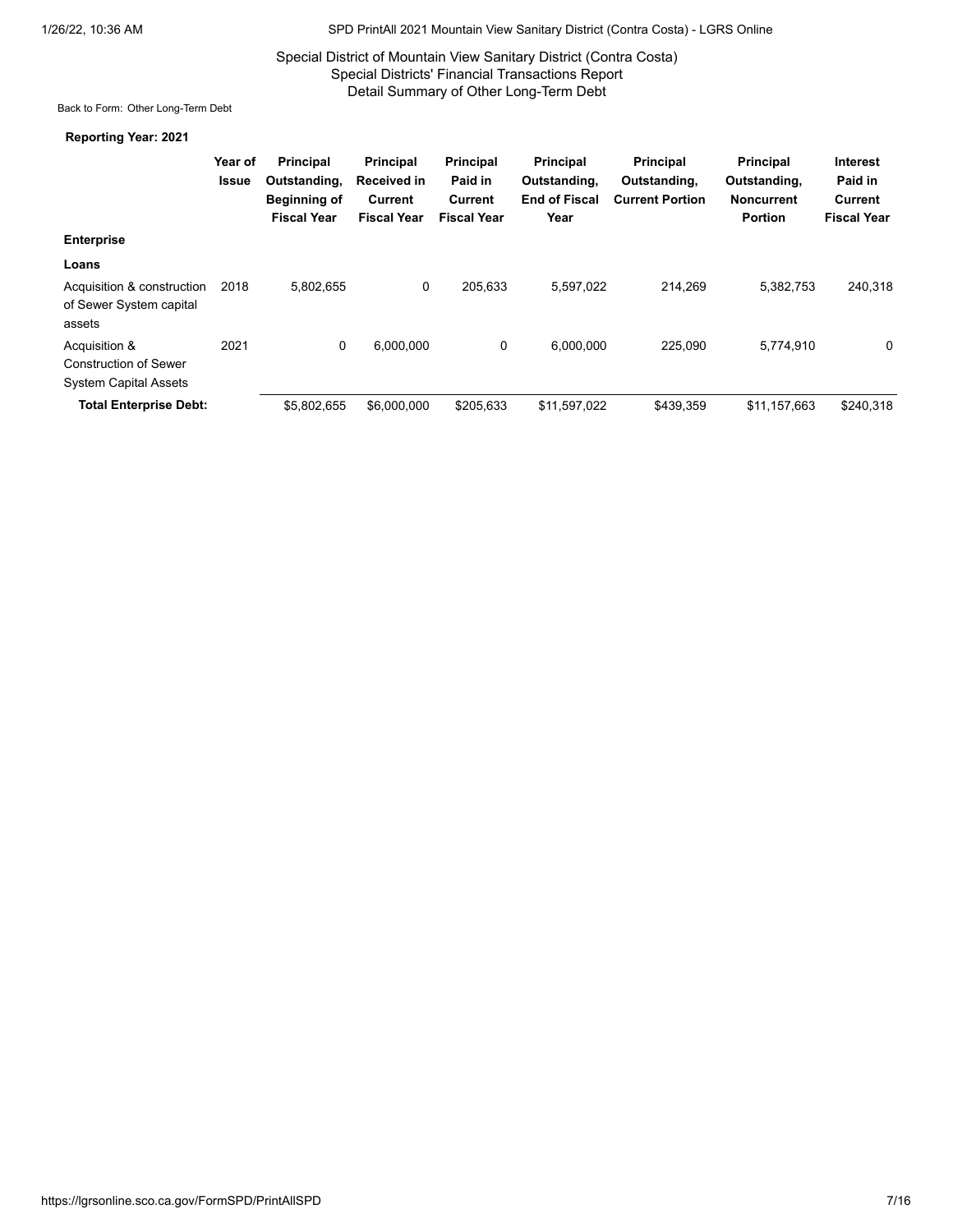# Special District of Mountain View Sanitary District (Contra Costa) Special Districts' Financial Transactions Report Debt Service Reconciliation Report

# **Reporting Year: 2021**

|                   |                                            | <b>Governmental Funds</b> | <b>Internal Service Fund</b> | <b>Enterprise Funds</b>       |
|-------------------|--------------------------------------------|---------------------------|------------------------------|-------------------------------|
|                   | <b>Debt Payments from Debt Forms</b>       |                           |                              |                               |
|                   | R01. Long-Term Debt                        |                           |                              |                               |
|                   | R02. Other Long-Term Debt                  |                           |                              | 240,318                       |
|                   | R03. Construction Financing                |                           |                              |                               |
|                   | R04. Lease Obligations                     |                           |                              |                               |
| R05.              | <b>Total Debt Payments from Debt Forms</b> | \$0                       | \$0                          | \$240,318                     |
|                   | R06. Debt Service                          |                           |                              | 240,928                       |
| R <sub>07</sub> . | <b>Difference</b>                          | \$0                       | \$0                          | $$-610$                       |
|                   | R08. Reason for Difference                 |                           |                              | Interest paid to County for S |

*Note:*

*(R08) Ent-Reason for Difference: Interest paid to County for Services and Interest Accrued on 2021 Loan*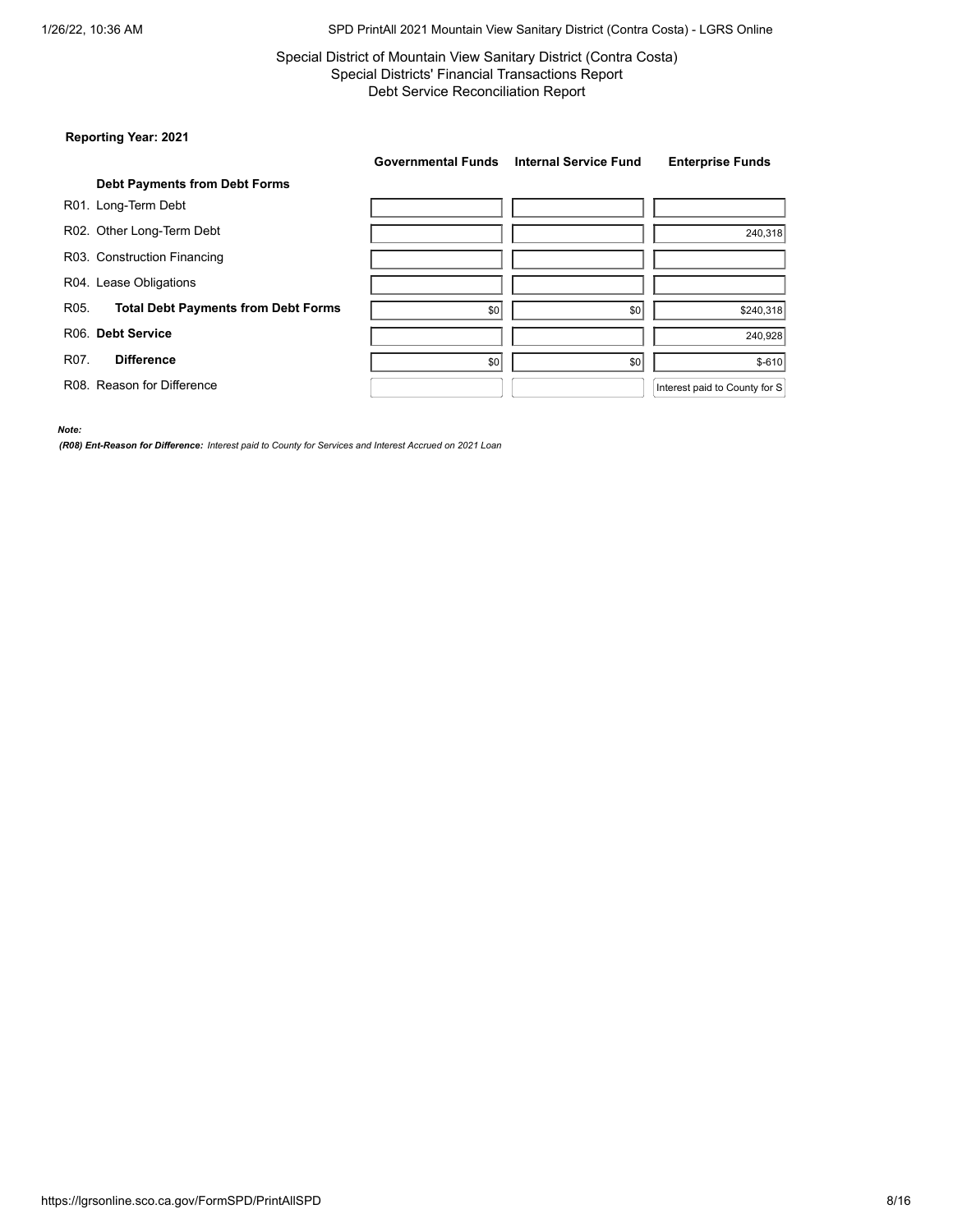# Special District of Mountain View Sanitary District (Contra Costa) Special Districts' Financial Transactions Report Statement of Net Position Proprietary Funds

| <b>Assets</b><br><b>Current Assets</b><br>Cash and Investments<br>R01.<br>Unrestricted<br>7,247,350<br>R02.<br>Restricted<br>6,906,026<br>R03.<br>Accounts Receivable (net)<br>66,092<br><b>Taxes Receivable</b><br>R04.<br>Interest Receivable (net)<br>R05.<br>Due from Other Funds<br>R06.<br>R07.<br>Due from Other Governments<br>R08.<br>Inventories<br>R09.<br>Prepaid Items<br>138,009<br>Other Current Assets 1<br>R <sub>10</sub> .<br>Other Current Assets 2<br>R11.<br>R <sub>12</sub> .<br><b>Total Current Assets</b><br>\$14,357,477<br>$ $ \$0<br><b>Noncurrent Assets</b><br>R <sub>13</sub> .<br>Cash and Investments, Restricted<br>Investments<br>R14.<br>Loans, Notes, and Contracts Receivable<br>R15.<br><b>Capital Assets</b><br>R16.<br>Land<br>275,455<br>R17.<br><b>Buildings and Improvements</b><br>46,970,340<br>R <sub>18</sub> .<br>Equipment<br>Infrastructure<br>R <sub>19</sub> .<br>Intangible Assets - Amortizable<br>R20.<br><b>Construction in Progress</b><br>1,512,551<br>R21.<br>Intangible Assets - Nonamortizable<br>R22.<br><b>Other Capital Assets</b><br>R23.<br>Less: Accumulated Depreciation/Amortization<br>$-22,503,993$<br>R23.5<br>Net Pension Asset<br>Net OPEB Asset<br>R23.6<br><b>Other Noncurrent Assets 1</b><br>R24.<br><b>Other Noncurrent Assets 2</b><br>R <sub>25</sub> .<br>R26.<br><b>Total Noncurrent Assets</b><br>\$26,254,353<br> 80 <br>R27.<br><b>Total Assets</b><br>\$40,611,830<br> 80 <br><b>Deferred Outflows of Resources</b><br>R28.<br><b>Related to Pensions</b><br>862,687<br>R <sub>28.5</sub><br>Related to OPEB<br>211,390 |                   |                           | <b>Enterprise</b> | <b>Internal Service</b> |
|------------------------------------------------------------------------------------------------------------------------------------------------------------------------------------------------------------------------------------------------------------------------------------------------------------------------------------------------------------------------------------------------------------------------------------------------------------------------------------------------------------------------------------------------------------------------------------------------------------------------------------------------------------------------------------------------------------------------------------------------------------------------------------------------------------------------------------------------------------------------------------------------------------------------------------------------------------------------------------------------------------------------------------------------------------------------------------------------------------------------------------------------------------------------------------------------------------------------------------------------------------------------------------------------------------------------------------------------------------------------------------------------------------------------------------------------------------------------------------------------------------------------------------------------------------------------------------------------------------------|-------------------|---------------------------|-------------------|-------------------------|
|                                                                                                                                                                                                                                                                                                                                                                                                                                                                                                                                                                                                                                                                                                                                                                                                                                                                                                                                                                                                                                                                                                                                                                                                                                                                                                                                                                                                                                                                                                                                                                                                                  |                   |                           |                   |                         |
|                                                                                                                                                                                                                                                                                                                                                                                                                                                                                                                                                                                                                                                                                                                                                                                                                                                                                                                                                                                                                                                                                                                                                                                                                                                                                                                                                                                                                                                                                                                                                                                                                  |                   |                           |                   |                         |
|                                                                                                                                                                                                                                                                                                                                                                                                                                                                                                                                                                                                                                                                                                                                                                                                                                                                                                                                                                                                                                                                                                                                                                                                                                                                                                                                                                                                                                                                                                                                                                                                                  |                   |                           |                   |                         |
|                                                                                                                                                                                                                                                                                                                                                                                                                                                                                                                                                                                                                                                                                                                                                                                                                                                                                                                                                                                                                                                                                                                                                                                                                                                                                                                                                                                                                                                                                                                                                                                                                  |                   |                           |                   |                         |
|                                                                                                                                                                                                                                                                                                                                                                                                                                                                                                                                                                                                                                                                                                                                                                                                                                                                                                                                                                                                                                                                                                                                                                                                                                                                                                                                                                                                                                                                                                                                                                                                                  |                   |                           |                   |                         |
|                                                                                                                                                                                                                                                                                                                                                                                                                                                                                                                                                                                                                                                                                                                                                                                                                                                                                                                                                                                                                                                                                                                                                                                                                                                                                                                                                                                                                                                                                                                                                                                                                  |                   |                           |                   |                         |
|                                                                                                                                                                                                                                                                                                                                                                                                                                                                                                                                                                                                                                                                                                                                                                                                                                                                                                                                                                                                                                                                                                                                                                                                                                                                                                                                                                                                                                                                                                                                                                                                                  |                   |                           |                   |                         |
|                                                                                                                                                                                                                                                                                                                                                                                                                                                                                                                                                                                                                                                                                                                                                                                                                                                                                                                                                                                                                                                                                                                                                                                                                                                                                                                                                                                                                                                                                                                                                                                                                  |                   |                           |                   |                         |
|                                                                                                                                                                                                                                                                                                                                                                                                                                                                                                                                                                                                                                                                                                                                                                                                                                                                                                                                                                                                                                                                                                                                                                                                                                                                                                                                                                                                                                                                                                                                                                                                                  |                   |                           |                   |                         |
|                                                                                                                                                                                                                                                                                                                                                                                                                                                                                                                                                                                                                                                                                                                                                                                                                                                                                                                                                                                                                                                                                                                                                                                                                                                                                                                                                                                                                                                                                                                                                                                                                  |                   |                           |                   |                         |
|                                                                                                                                                                                                                                                                                                                                                                                                                                                                                                                                                                                                                                                                                                                                                                                                                                                                                                                                                                                                                                                                                                                                                                                                                                                                                                                                                                                                                                                                                                                                                                                                                  |                   |                           |                   |                         |
|                                                                                                                                                                                                                                                                                                                                                                                                                                                                                                                                                                                                                                                                                                                                                                                                                                                                                                                                                                                                                                                                                                                                                                                                                                                                                                                                                                                                                                                                                                                                                                                                                  |                   |                           |                   |                         |
|                                                                                                                                                                                                                                                                                                                                                                                                                                                                                                                                                                                                                                                                                                                                                                                                                                                                                                                                                                                                                                                                                                                                                                                                                                                                                                                                                                                                                                                                                                                                                                                                                  |                   |                           |                   |                         |
|                                                                                                                                                                                                                                                                                                                                                                                                                                                                                                                                                                                                                                                                                                                                                                                                                                                                                                                                                                                                                                                                                                                                                                                                                                                                                                                                                                                                                                                                                                                                                                                                                  |                   |                           |                   |                         |
|                                                                                                                                                                                                                                                                                                                                                                                                                                                                                                                                                                                                                                                                                                                                                                                                                                                                                                                                                                                                                                                                                                                                                                                                                                                                                                                                                                                                                                                                                                                                                                                                                  |                   |                           |                   |                         |
|                                                                                                                                                                                                                                                                                                                                                                                                                                                                                                                                                                                                                                                                                                                                                                                                                                                                                                                                                                                                                                                                                                                                                                                                                                                                                                                                                                                                                                                                                                                                                                                                                  |                   |                           |                   |                         |
|                                                                                                                                                                                                                                                                                                                                                                                                                                                                                                                                                                                                                                                                                                                                                                                                                                                                                                                                                                                                                                                                                                                                                                                                                                                                                                                                                                                                                                                                                                                                                                                                                  |                   |                           |                   |                         |
|                                                                                                                                                                                                                                                                                                                                                                                                                                                                                                                                                                                                                                                                                                                                                                                                                                                                                                                                                                                                                                                                                                                                                                                                                                                                                                                                                                                                                                                                                                                                                                                                                  |                   |                           |                   |                         |
|                                                                                                                                                                                                                                                                                                                                                                                                                                                                                                                                                                                                                                                                                                                                                                                                                                                                                                                                                                                                                                                                                                                                                                                                                                                                                                                                                                                                                                                                                                                                                                                                                  |                   |                           |                   |                         |
|                                                                                                                                                                                                                                                                                                                                                                                                                                                                                                                                                                                                                                                                                                                                                                                                                                                                                                                                                                                                                                                                                                                                                                                                                                                                                                                                                                                                                                                                                                                                                                                                                  |                   |                           |                   |                         |
|                                                                                                                                                                                                                                                                                                                                                                                                                                                                                                                                                                                                                                                                                                                                                                                                                                                                                                                                                                                                                                                                                                                                                                                                                                                                                                                                                                                                                                                                                                                                                                                                                  |                   |                           |                   |                         |
|                                                                                                                                                                                                                                                                                                                                                                                                                                                                                                                                                                                                                                                                                                                                                                                                                                                                                                                                                                                                                                                                                                                                                                                                                                                                                                                                                                                                                                                                                                                                                                                                                  |                   |                           |                   |                         |
|                                                                                                                                                                                                                                                                                                                                                                                                                                                                                                                                                                                                                                                                                                                                                                                                                                                                                                                                                                                                                                                                                                                                                                                                                                                                                                                                                                                                                                                                                                                                                                                                                  |                   |                           |                   |                         |
|                                                                                                                                                                                                                                                                                                                                                                                                                                                                                                                                                                                                                                                                                                                                                                                                                                                                                                                                                                                                                                                                                                                                                                                                                                                                                                                                                                                                                                                                                                                                                                                                                  | R <sub>18.5</sub> |                           |                   |                         |
|                                                                                                                                                                                                                                                                                                                                                                                                                                                                                                                                                                                                                                                                                                                                                                                                                                                                                                                                                                                                                                                                                                                                                                                                                                                                                                                                                                                                                                                                                                                                                                                                                  |                   |                           |                   |                         |
|                                                                                                                                                                                                                                                                                                                                                                                                                                                                                                                                                                                                                                                                                                                                                                                                                                                                                                                                                                                                                                                                                                                                                                                                                                                                                                                                                                                                                                                                                                                                                                                                                  |                   |                           |                   |                         |
|                                                                                                                                                                                                                                                                                                                                                                                                                                                                                                                                                                                                                                                                                                                                                                                                                                                                                                                                                                                                                                                                                                                                                                                                                                                                                                                                                                                                                                                                                                                                                                                                                  |                   |                           |                   |                         |
|                                                                                                                                                                                                                                                                                                                                                                                                                                                                                                                                                                                                                                                                                                                                                                                                                                                                                                                                                                                                                                                                                                                                                                                                                                                                                                                                                                                                                                                                                                                                                                                                                  |                   |                           |                   |                         |
|                                                                                                                                                                                                                                                                                                                                                                                                                                                                                                                                                                                                                                                                                                                                                                                                                                                                                                                                                                                                                                                                                                                                                                                                                                                                                                                                                                                                                                                                                                                                                                                                                  |                   |                           |                   |                         |
|                                                                                                                                                                                                                                                                                                                                                                                                                                                                                                                                                                                                                                                                                                                                                                                                                                                                                                                                                                                                                                                                                                                                                                                                                                                                                                                                                                                                                                                                                                                                                                                                                  |                   |                           |                   |                         |
|                                                                                                                                                                                                                                                                                                                                                                                                                                                                                                                                                                                                                                                                                                                                                                                                                                                                                                                                                                                                                                                                                                                                                                                                                                                                                                                                                                                                                                                                                                                                                                                                                  |                   |                           |                   |                         |
|                                                                                                                                                                                                                                                                                                                                                                                                                                                                                                                                                                                                                                                                                                                                                                                                                                                                                                                                                                                                                                                                                                                                                                                                                                                                                                                                                                                                                                                                                                                                                                                                                  |                   |                           |                   |                         |
|                                                                                                                                                                                                                                                                                                                                                                                                                                                                                                                                                                                                                                                                                                                                                                                                                                                                                                                                                                                                                                                                                                                                                                                                                                                                                                                                                                                                                                                                                                                                                                                                                  |                   |                           |                   |                         |
|                                                                                                                                                                                                                                                                                                                                                                                                                                                                                                                                                                                                                                                                                                                                                                                                                                                                                                                                                                                                                                                                                                                                                                                                                                                                                                                                                                                                                                                                                                                                                                                                                  |                   |                           |                   |                         |
|                                                                                                                                                                                                                                                                                                                                                                                                                                                                                                                                                                                                                                                                                                                                                                                                                                                                                                                                                                                                                                                                                                                                                                                                                                                                                                                                                                                                                                                                                                                                                                                                                  |                   |                           |                   |                         |
|                                                                                                                                                                                                                                                                                                                                                                                                                                                                                                                                                                                                                                                                                                                                                                                                                                                                                                                                                                                                                                                                                                                                                                                                                                                                                                                                                                                                                                                                                                                                                                                                                  |                   |                           |                   |                         |
|                                                                                                                                                                                                                                                                                                                                                                                                                                                                                                                                                                                                                                                                                                                                                                                                                                                                                                                                                                                                                                                                                                                                                                                                                                                                                                                                                                                                                                                                                                                                                                                                                  |                   |                           |                   |                         |
|                                                                                                                                                                                                                                                                                                                                                                                                                                                                                                                                                                                                                                                                                                                                                                                                                                                                                                                                                                                                                                                                                                                                                                                                                                                                                                                                                                                                                                                                                                                                                                                                                  |                   |                           |                   |                         |
|                                                                                                                                                                                                                                                                                                                                                                                                                                                                                                                                                                                                                                                                                                                                                                                                                                                                                                                                                                                                                                                                                                                                                                                                                                                                                                                                                                                                                                                                                                                                                                                                                  | R28.6             | Related to Debt Refunding |                   |                         |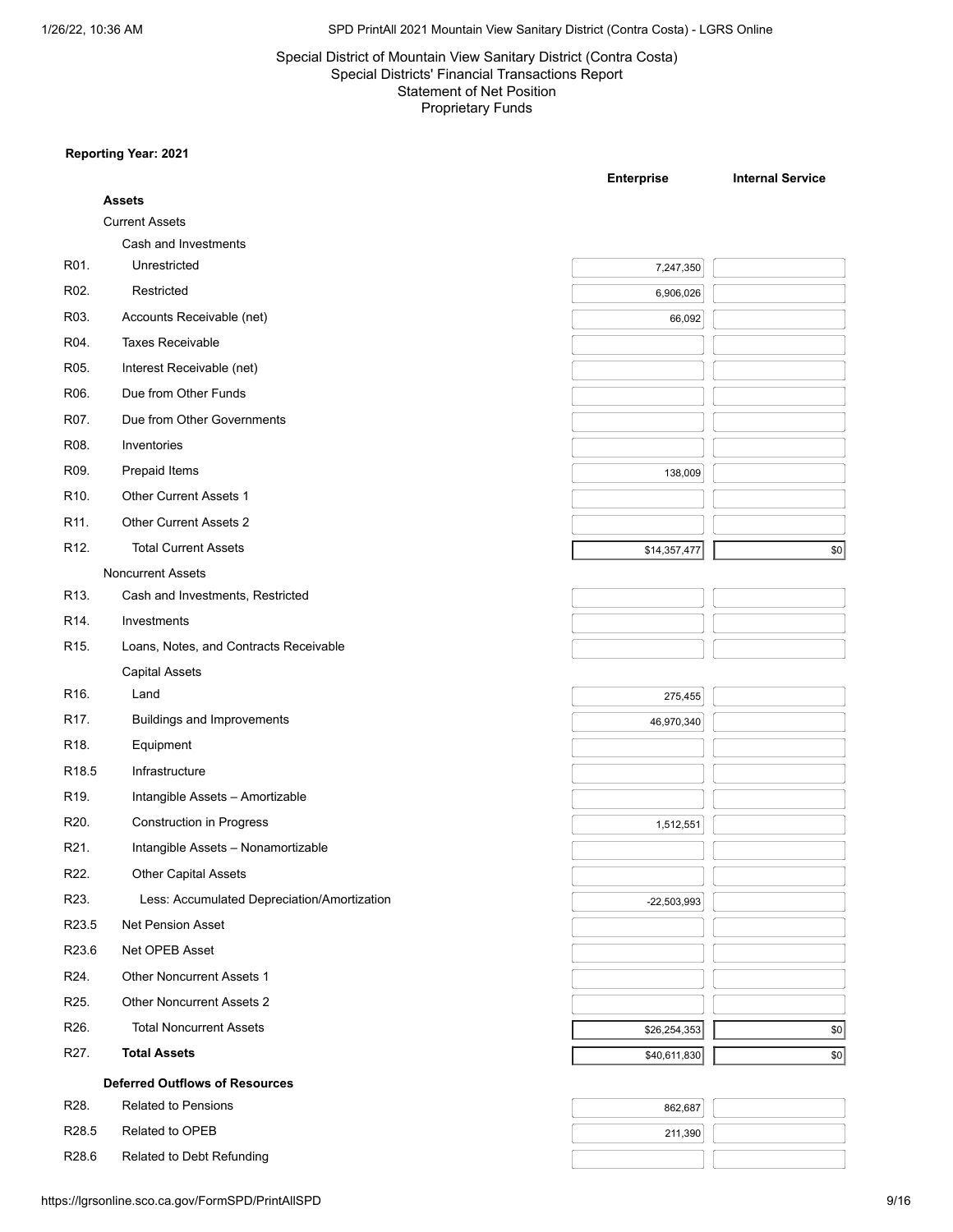|                   | Liabilities                                            |              |     |
|-------------------|--------------------------------------------------------|--------------|-----|
| R31.              | <b>Total Assets and Deferred Outflows of Resources</b> | \$41,685,907 | \$0 |
| R <sub>30</sub> . | <b>Total Deferred Outflows of Resources</b>            | \$1,074,077  | \$0 |
| R <sub>29</sub>   | Other Deferred Outflows of Resources                   |              |     |

Current Liabilities

| R32.       | <b>Accounts Payable</b> |  |
|------------|-------------------------|--|
| $-\hat{z}$ | $\cdot$ $\sim$ $\cdot$  |  |

- R33. Contracts and Retainage Payable
- R34. Interest Payable
- R35. Due to Other Funds
- R36. Due to Other Governments
- R37. Deposits and Advances
- R38. Accrued Compensated Absences
- 
- R33. Contracts and Retainage Payable<br>
R34. Interest Payable<br>
R35. Due to Other Funds<br>
R36. Due to Other Governments<br>
R37. Deposits and Advances<br>
R38. Accrued Compensated Absences<br>
R39. Long-Term Debt, Due Within One Year<br> R40. Other Long-Term Liabilities, Due Within One Year
- R41. Other Current Liabilities 1
- R42. Other Current Liabilities 2
- R43. Total Current Liabilities
	- Noncurrent Liabilities
- R44. Deposits and Advances, Net of Current Portion
- R45. Compensated Absences, Net of Current Portion
- R46. General Obligation Bonds
- R47. Revenue Bonds
- R48. Certificates of Participation
- R49. Other Bonds
- R50. Loans (Other Long-Term Debt)
- R51. Notes (Other Long-Term Debt)
- R52. Other (Other Long-Term Debt)
- R53. Construction Financing Federal
- R54. Construction Financing State
- R55. Lease Principal
- R56. Net Pension Liability
- R57. Net OPEB Liability
- R58. Other Noncurrent Liabilities 1
- R59. Other Noncurrent Liabilities 2
- R60. Total Noncurrent Liabilities
- R61. **Total Liabilities**

# **Deferred Inflows of Resources**

- R62. Related to Pensions
- R62.5 Related to OPEB
- R62.6 Related to Debt Refunding
- R63. Other Deferred Inflows of Resources
- R64. **Total Deferred Inflows of Resources**
- R65. **Total Liabilities and Deferred Inflows of Resources**
- R66. **Total Net Position (Deficit)**

| 159,561     |     |
|-------------|-----|
|             |     |
|             |     |
|             |     |
|             |     |
| 89,371      |     |
| 439,359     | 0   |
|             |     |
|             |     |
| 48,700      |     |
|             |     |
| \$1,506,497 | \$0 |
|             |     |

769,506

| 89,371       |     |
|--------------|-----|
|              |     |
|              |     |
|              |     |
|              |     |
| 11, 157, 663 |     |
|              |     |
|              |     |
|              |     |
|              |     |
|              |     |
| 3,707,290    |     |
| 1,585,532    |     |
|              |     |
|              |     |
| \$16,539,856 | \$0 |
| \$18,046,353 | \$0 |

| 141,999      |     |
|--------------|-----|
| 48,091       |     |
|              |     |
|              |     |
| \$190,090    | \$0 |
| \$18,236,443 | \$0 |
| \$23,449,464 | \$0 |
|              |     |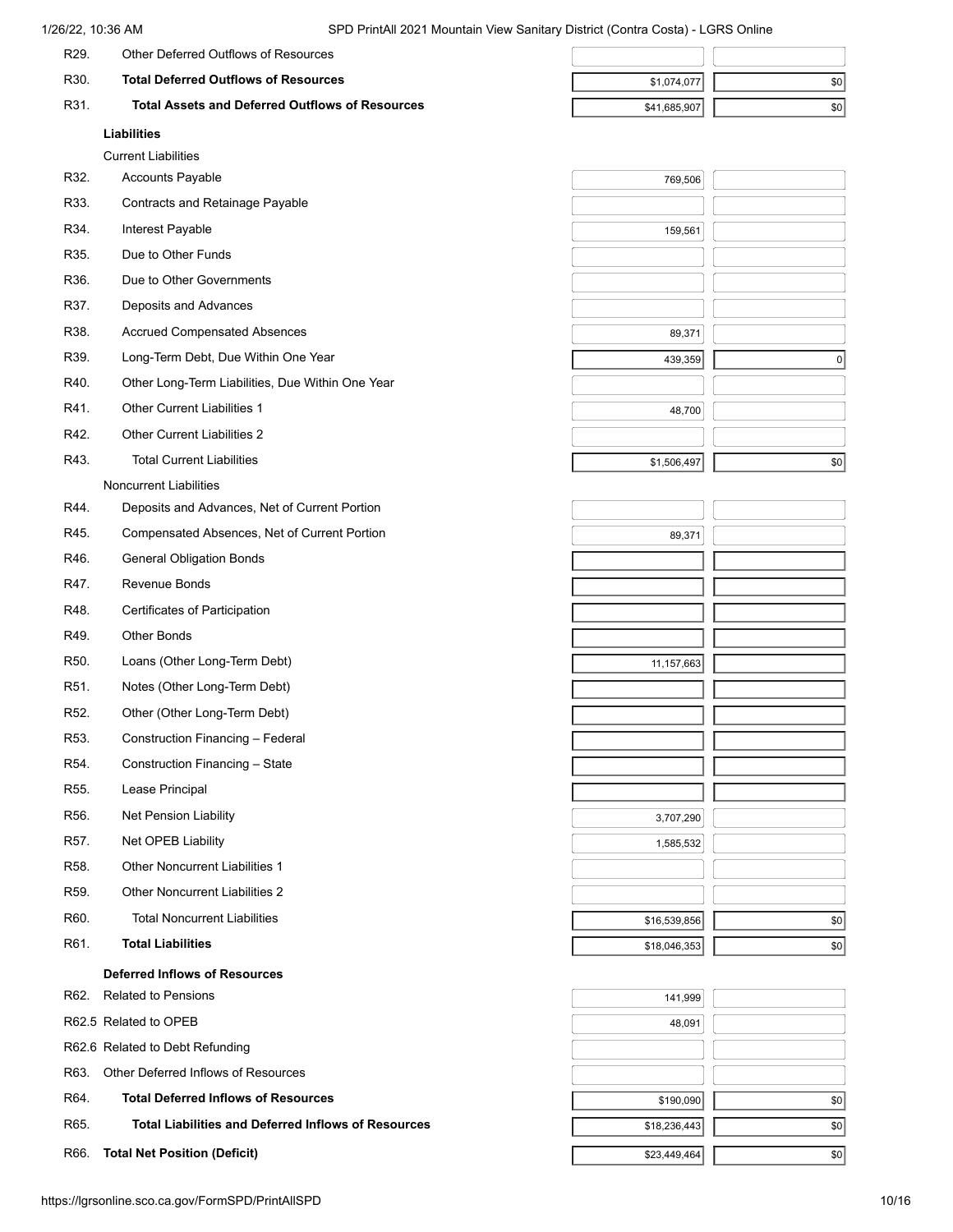|      | <b>Net Position (Deficit)</b>                                                |              |     |
|------|------------------------------------------------------------------------------|--------------|-----|
| R67. | Net Investment in Capital Assets                                             | 14,657,330   |     |
| R68. | Restricted                                                                   |              |     |
| R69. | Unrestricted                                                                 | 8,792,134    |     |
| R70. | <b>Total Net Position (Deficit)</b>                                          | \$23,449,464 | \$0 |
| R71. | Total Liabilities, Deferred Inflows of Resources, and Net Position (Deficit) | \$41,685,907 | \$0 |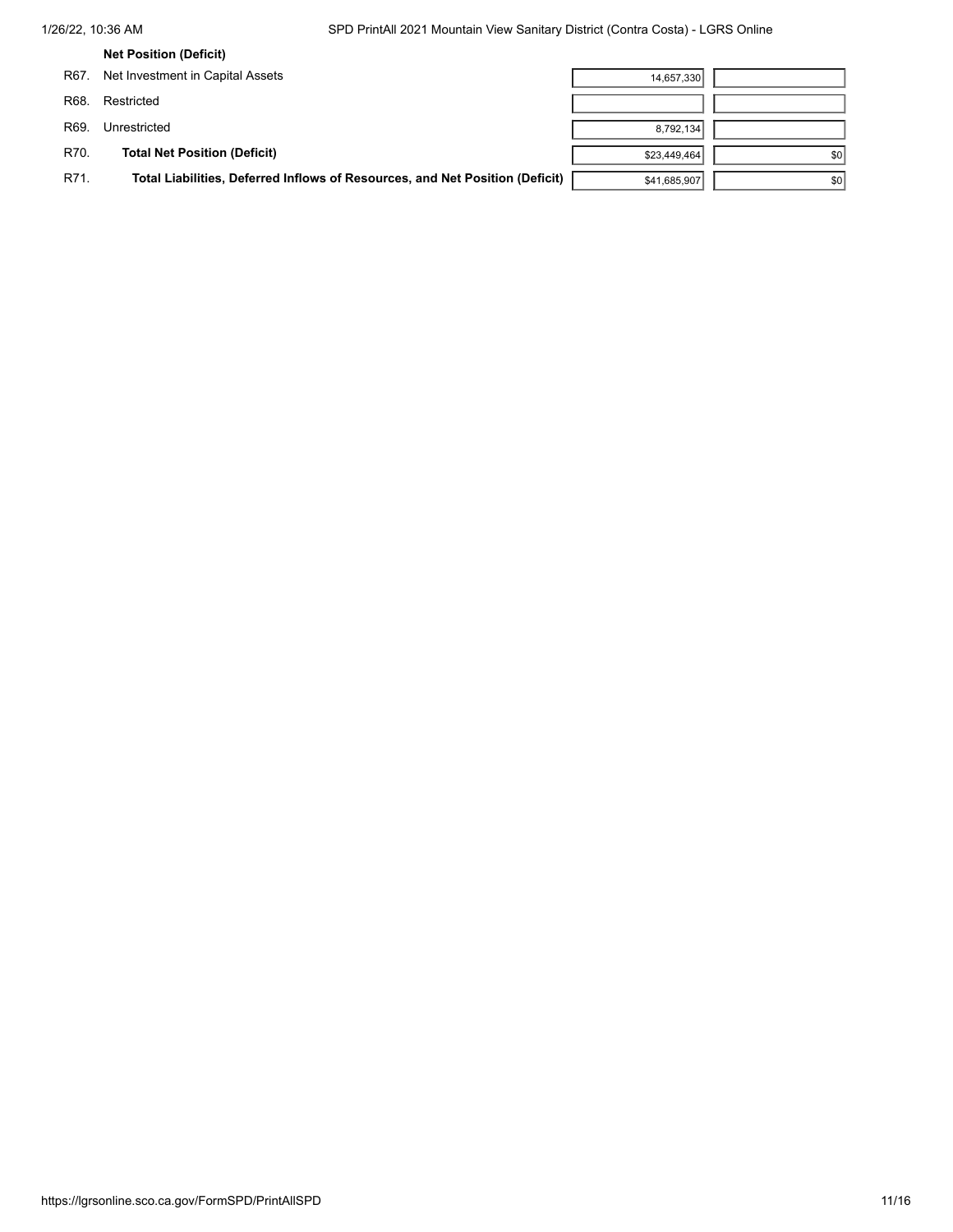# Special District of Mountain View Sanitary District (Contra Costa) Special Districts' Financial Transactions Report Appropriations Limit Information

|      | R01. Appropriations Limit                             | 949,669   |
|------|-------------------------------------------------------|-----------|
|      | R02. Total Annual Appropriations Subject to the Limit | 451,087   |
| R03. | Revenues Received (Over) Under Appropriations Limit   | \$498,582 |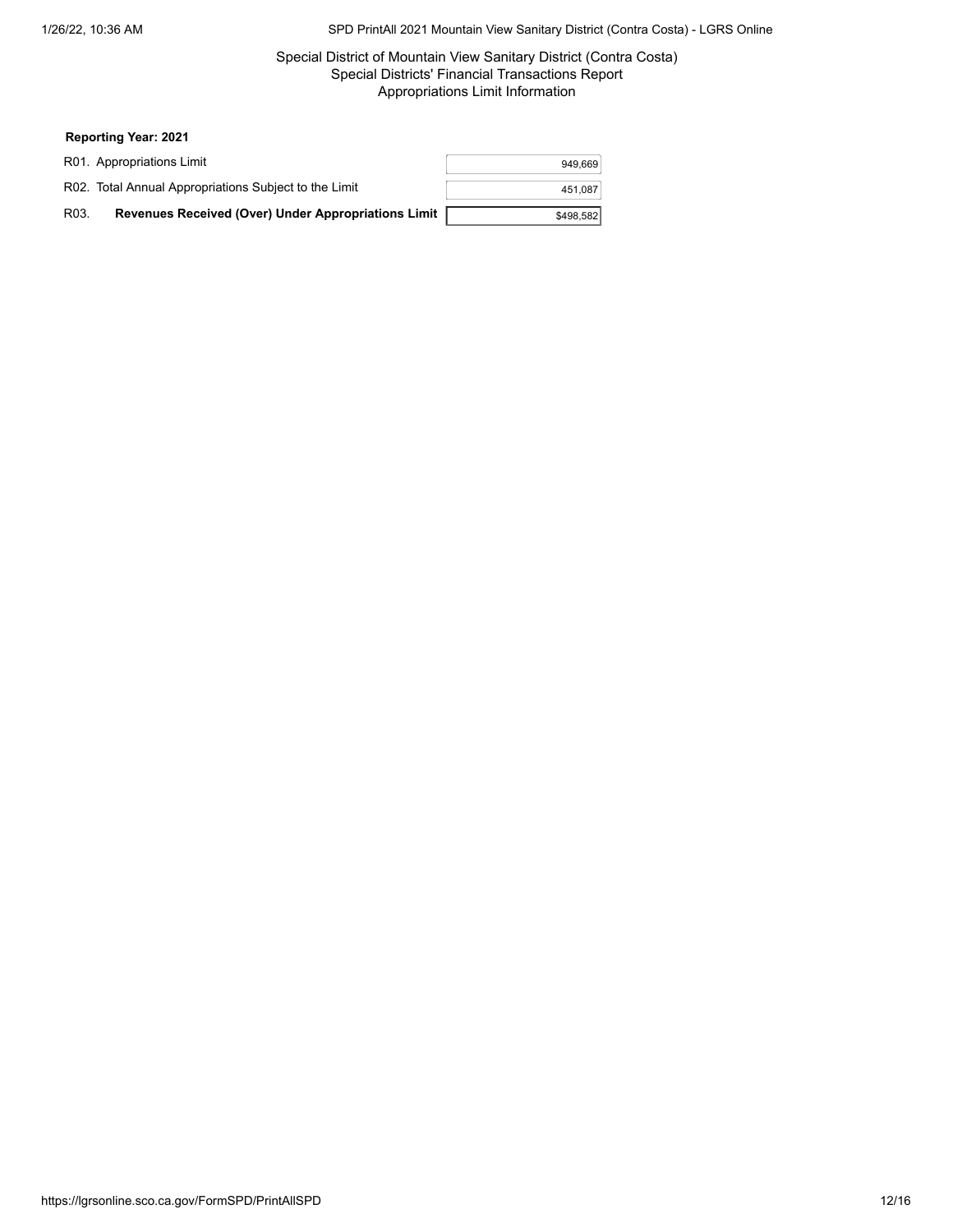# Special District of Mountain View Sanitary District (Contra Costa) Special Districts' Financial Transactions Report Summary

# **Reporting Year: 2021**

|                   |                                        | Governmental Funds Internal Service Fund<br><b>Enterprise Fund</b><br>L, |
|-------------------|----------------------------------------|--------------------------------------------------------------------------|
|                   | <b>Governmental Revenues</b>           |                                                                          |
| R01.              | General                                |                                                                          |
| R02.              | Special Revenue                        |                                                                          |
| R03.              | Debt Service                           |                                                                          |
| R04.              | <b>Capital Projects</b>                |                                                                          |
| R05.              | Permanent                              |                                                                          |
| R06.              | Transportation                         |                                                                          |
| R07.              | <b>Total Governmental Revenues</b>     | \$0                                                                      |
|                   | <b>Internal Service Revenues</b>       |                                                                          |
| R08.              | <b>Total Operating Revenues</b>        | $$0$$                                                                    |
| R09.              | <b>Total Non-Operating Revenues</b>    | \$0                                                                      |
| R <sub>10</sub> . | <b>Total Internal Service Revenues</b> | \$0                                                                      |
|                   | <b>Enterprise Revenues</b>             |                                                                          |
|                   | <b>Operating Revenues</b>              |                                                                          |
| R <sub>11</sub> . | Airport                                |                                                                          |
| R <sub>12</sub> . | Electric                               |                                                                          |
| R <sub>13</sub> . | Gas                                    |                                                                          |
| R <sub>14</sub>   | Harbor and Port                        |                                                                          |
| R <sub>15</sub> . | Hospital                               |                                                                          |
| R <sub>16</sub> . | Sewer                                  | 7,278,479                                                                |
| R17.              | Solid Waste                            |                                                                          |
| R <sub>18</sub> . | Transit                                |                                                                          |
| R <sub>19</sub>   | Water                                  |                                                                          |
| R20.              | <b>Other Enterprise</b>                |                                                                          |
| R21.              | Conduit                                |                                                                          |
| R22.              | Transportation                         |                                                                          |
| R23.              | <b>Total Operating Revenues</b>        | \$7,278,479                                                              |
|                   | <b>Non-Operating Revenues</b>          |                                                                          |
| R24.              | Airport                                |                                                                          |
| R25.              | Electric                               |                                                                          |
| R26.              | Gas                                    |                                                                          |
| R27.              | Harbor and Port                        |                                                                          |
| R28.              | Hospital                               |                                                                          |
| R29.              | Sewer                                  | 656,063                                                                  |
| R30.              | Solid Waste                            |                                                                          |
| R31.              | Transit                                |                                                                          |
| R32.              | Water                                  |                                                                          |
| R33.              | Other Enterprise                       |                                                                          |
| R34.              | Conduit                                |                                                                          |
| R35.              | Transportation                         |                                                                          |

https://lgrsonline.sco.ca.gov/FormSPD/PrintAllSPD 13/16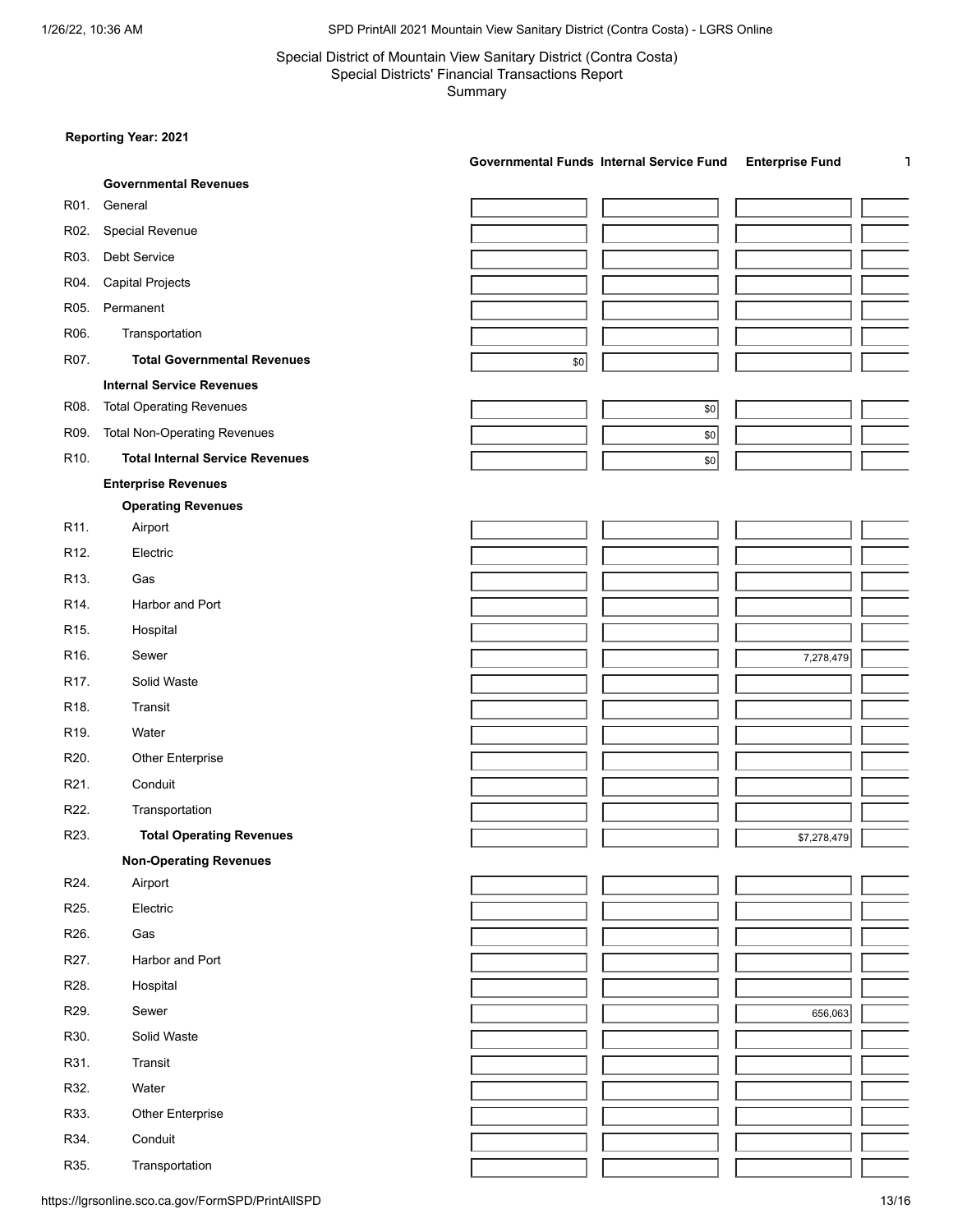| R36.              | <b>Total Non-Operating Revenues</b>    |     |     | \$656,063   |  |
|-------------------|----------------------------------------|-----|-----|-------------|--|
| R36.5             | <b>Total Revenues</b>                  | \$0 | 50  | \$7,934,542 |  |
|                   |                                        |     |     |             |  |
|                   | <b>Governmental Expenditures</b>       |     |     |             |  |
| R37.              | General                                |     |     |             |  |
| R38.              | Special Revenue                        |     |     |             |  |
| R39.              | Debt Service                           |     |     |             |  |
| R40.              | <b>Capital Projects</b>                |     |     |             |  |
| R41.              | Permanent                              |     |     |             |  |
| R42.              | Transportation                         |     |     |             |  |
| R43.              | <b>Total Governmental Expenditures</b> | \$0 |     |             |  |
|                   | <b>Internal Service Expenses</b>       |     |     |             |  |
| R44.              | <b>Total Operating Expenses</b>        |     | \$0 |             |  |
| R45.              | <b>Total Non-Operating Expenses</b>    |     | \$0 |             |  |
| R46.              | <b>Total Internal Service Expenses</b> |     |     |             |  |
|                   | <b>Enterprise Expenses</b>             |     | \$0 |             |  |
|                   | <b>Operating Expenses</b>              |     |     |             |  |
| R47.              | Airport                                |     |     |             |  |
| R48.              | Electric                               |     |     |             |  |
| R49.              | Gas                                    |     |     |             |  |
|                   |                                        |     |     |             |  |
| R50.              | Harbor and Port                        |     |     |             |  |
| R51.              | Hospital                               |     |     |             |  |
| R <sub>52</sub> . | Sewer                                  |     |     | 7,749,310   |  |
| R53.              | Solid Waste                            |     |     |             |  |
| R54.              | <b>Transit</b>                         |     |     |             |  |
| R55.              | Water                                  |     |     |             |  |
| R56.              | <b>Other Enterprise</b>                |     |     |             |  |
| R57.              | Conduit                                |     |     |             |  |
| R58.              | Transportation                         |     |     |             |  |
| R59.              | <b>Total Operating Expenses</b>        |     |     | \$7,749,310 |  |
|                   | <b>Non-Operating Expenses</b>          |     |     |             |  |
| R60.              | Airport                                |     |     |             |  |
| R61.              | Electric                               |     |     |             |  |
| R62.              | Gas                                    |     |     |             |  |
| R63.              | Harbor and Port                        |     |     |             |  |
| R64.              | Hospital                               |     |     |             |  |
| R65.              | Sewer                                  |     |     | 240,928     |  |
| R66.              | Solid Waste                            |     |     |             |  |
| R67.              | Transit                                |     |     |             |  |
|                   |                                        |     |     |             |  |
| R68.              | Water                                  |     |     |             |  |
| R69.              | <b>Other Enterprise</b>                |     |     |             |  |
| R70.              | Conduit                                |     |     |             |  |
| R71.              | Transportation                         |     |     |             |  |
| R72.              | <b>Total Non-Operating Expenses</b>    |     |     | \$240,928   |  |
| R72.5             | <b>Total Expenditures/Expenses</b>     | 50  | \$0 | \$7,990,238 |  |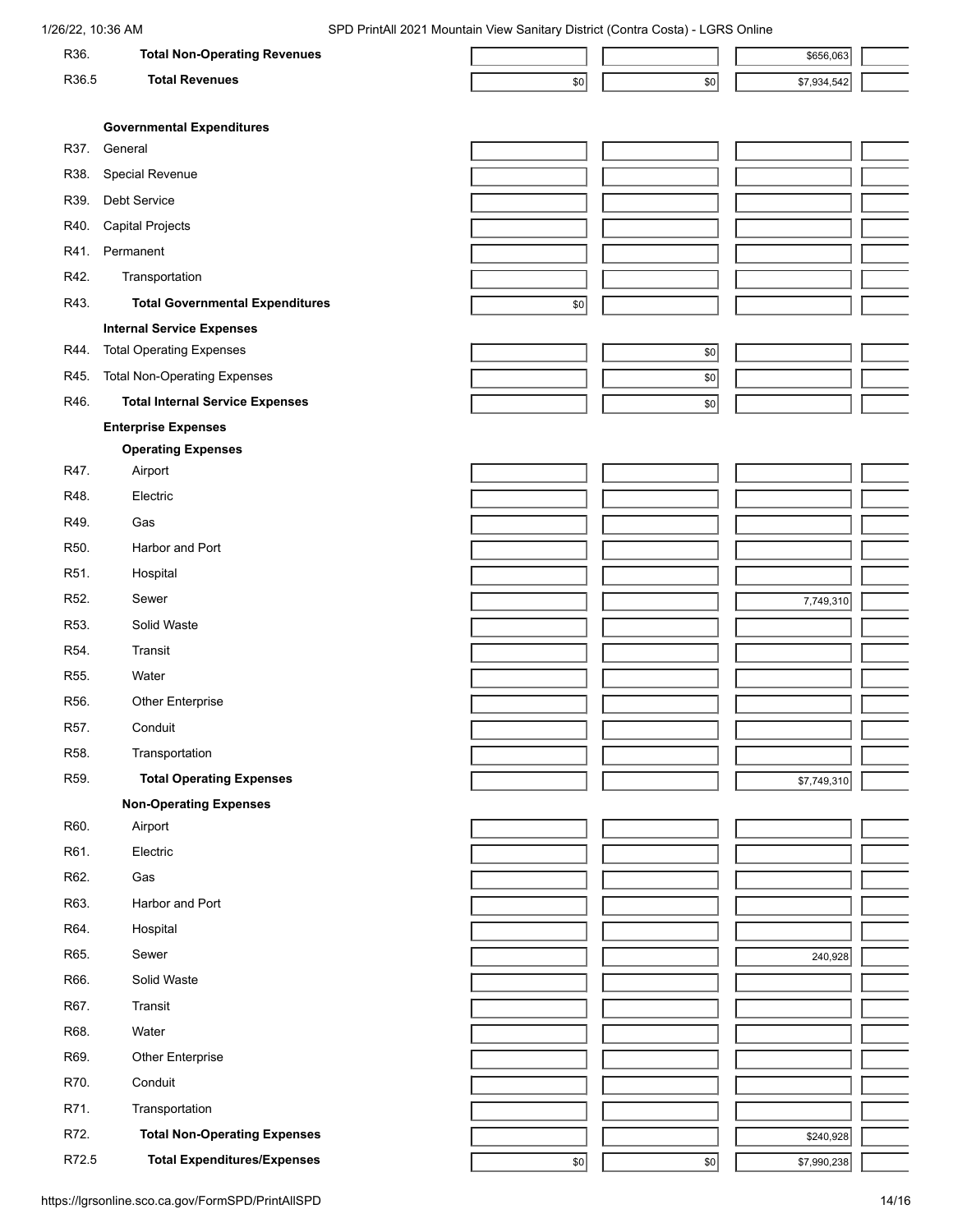| R73. | Transfer In                                                   |     |     |              |  |
|------|---------------------------------------------------------------|-----|-----|--------------|--|
| R74. | <b>Transfer Out</b>                                           |     |     |              |  |
|      |                                                               |     |     |              |  |
| R75. | <b>Change in Fund Balance/Net Position</b>                    | \$0 | \$0 | \$84,104     |  |
| R76. | Fund Balance/Net Position (Deficit), Beginning of Fiscal Year | \$0 | \$0 | \$23,365,360 |  |
| R77. | Adjustments                                                   |     |     |              |  |
| R78. | Fund Balance/Net Position (Deficit), End of Fiscal Year       | \$0 | \$0 | \$23,449,464 |  |
|      |                                                               |     |     |              |  |
|      | <b>Assets</b>                                                 |     |     |              |  |
| R79. | <b>Total Current Assets</b>                                   |     |     | 14,357,477   |  |
| R80. | <b>Total Noncurrent Assets</b>                                |     |     | 26,254,353   |  |
| R81. | <b>Total Assets</b>                                           | \$0 | \$0 | \$40,611,830 |  |
|      | <b>Liabilities</b>                                            |     |     |              |  |
| R82. | <b>Total Current Liabilities</b>                              |     |     | 1,506,497    |  |
| R83. | <b>Total Noncurrent Liabilities</b>                           |     |     | 16,539,856   |  |
| R84. | <b>Total Liabilities</b>                                      | \$0 | \$0 | \$18,046,353 |  |
| R85. | <b>Total Fund Balance/Net Position (Deficit)</b>              | \$0 | \$0 | \$23,449,464 |  |